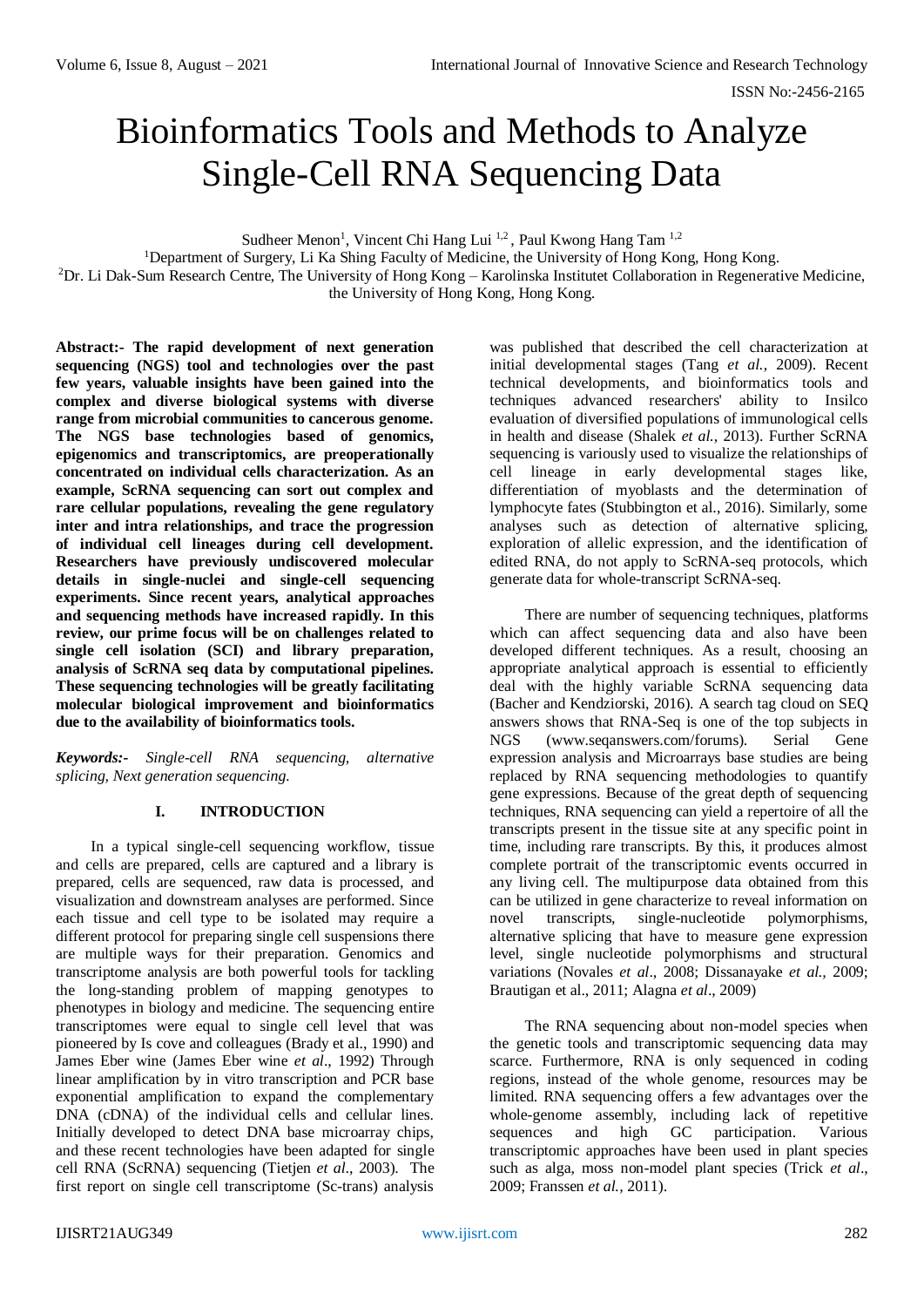#### *Analyzing networks*

RNA-seq provides the unprecedented potential to uncover transcriptional regulatory networks' structure and function. Many studies are devoted to this goal. Genes or transcripts are regarded as nodes in a regulatory network reconstruction problem, and their edges represent the interactions or dependencies between them. The expression like weighed gene network analysis (WGCNA) is a technique that mainly used in bulk RNA sequencing (Zang 2005). Additionally, WGCNA has already contributed to new insights and into embryonic development through sequencing ScRNA (Xue *et al.,* 2003). WGCNA was executed on cells at the same developmental stage, thereby minimizing errors induced by high correlation coefficients due to subpopulations. WGCNA and other methods for reconstructing association networks have enabled significant progress in bulk studies. This technique was expected to do well in sequencing of single RNA molecules, but they do not show how nodes connect. Typically experiments involving temporal or perturbation are needed. In any case information provided by pseudo temporal ordering approaches, may enable partial order inference from snapshot cRNA-seq experiments. In two recent methods combine this information's with approaches familiar from traditional regulatory network reconstruction to arrive at inferences of regulatory relationships among genes (Ocone *et al.,* 2015). To enhanced innovative methods to do so in a

very effective way to developed upon the type of information that can now be obtained from snapshot that have used for single sequencing experiments.

#### *Single-cell isolation*

SC RNA-seq begins with the isolation of individual cells that despite the challenge of capturing them. Single cells, isolation is a procedure separating different living cells that are currently isolated by several different ways such as by read mapping, microfluidics, flow-activated cell sorting and laser capture microdissection (Kolodziejski *et al.,* 2015; Hwang *et al.*, 2018). This method is not well efficient by using pipettes to dilution cells and limiting dilution technique to isolates the cells. A micromanipulator is a classical technique which is used to recover cells from micro-sized samples, because this technique is a timeconsuming and low-throughput technique. In flow-activated cell sorting single cells are isolated by requiring large numbers of cells  $(>10,000)$  in suspension) by the help of a laser system and computer. An advanced technique that has been used through microscope separating individual cells from solid tissues by laser capture microdissection. Because it offers small sample consumption, precise fluid control and small analysis costs. Single -cell isolation has many advantages and also protocols related capturing the target cells that ensure their purity (Hu *et al.,*2016). Last but not least microfluidics is increasingly popular.



Fig 1:- This figure shows the all-different SC RNA-seq methods.

# *Technologies for isolating single cells*

Cell isolation may typically characterize by three parameters: efficiency, purity, and recovery. Currently, each of the three parameters has its advantages. Based on physical factors existing cell isolation technique such as size, density, electric changes and deformability they have fall into two such groups. Physically the isolation of single cells without labeling is the most advantageous feature. The second group of the affinity methods are based on biological proteins expression properties fluorescence-activated cell sorting, and magnetic-activated cell sorting (Dainiak*et al.,* 2007). Following are brief summaries of each method, highlighting their advantages and limitations (Table 1).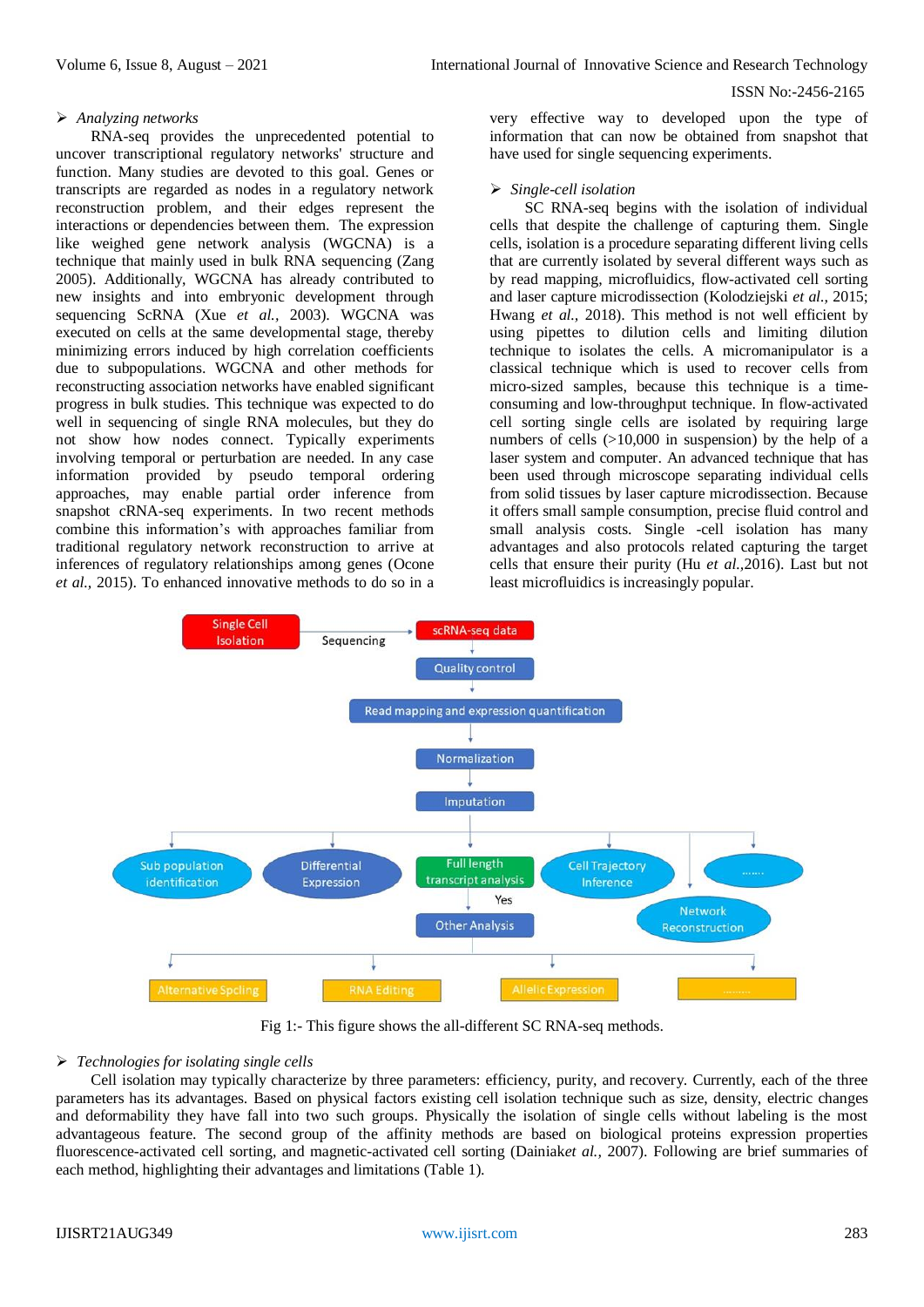| <b>Techniques</b>                          | Throughput  | Advantage                                  | Disadvantage                          | References              |
|--------------------------------------------|-------------|--------------------------------------------|---------------------------------------|-------------------------|
| Fluroesence -<br>activated cell<br>sorting | <b>HIGH</b> | High specificity<br>multiple<br>parameters | High skill needed                     | Gross et al., 2015      |
| Magnetic -<br>activated cell<br>sorting    | <b>HIGH</b> | Cost effective                             | Dissociated cells                     | Welzel et al., 2015     |
| Laser capture<br>microdissection           | LOW         | Intact fixed and<br>live tissue            | Contaminated by<br>neighbouring cells | Espina et al., 2007     |
| Manual cell<br>picking                     | <b>LOW</b>  | Intact live tissue                         | Low throughput                        | Citri et al., 2012      |
| Microfluidic                               | <b>HIGH</b> | Integrated with<br>amplification           | High skill needed                     | Lecault et al.,<br>2012 |

Table 1:- Techniques to isolate single cells

# *The genomics of individual cells*

By sequencing chromosomal variations like copy numbers and single-nucleotide variations we can identify chromosomal varieties. It showed to study different tumor evolution, gametic generation, causing genomic heterogeneity and mutations in a population. As a result, the amount of DNA in human genomes is often inadequate. E.g., the weightiness of one genomic DNA is just 6kg, currently in NGS applications there are copies in a normal cell which is not enough. Through using a traditional PCR method that causes simple difficulties and allelic dropout across the genome when applied to single cells. For genome sequencing unbiased amplification of DNA is crucial. There are different types of PCR such as linker adapter, primer extension and pre- amplification. A degenerate oligonucleotide-primed PCR was described by Telenius *et al.*, (1992) (Hubert *et al*., 1992).

Due to its simplicity and high accuracy, procedures used in genomic analysis multiple displacement amplification techniques are one of the most popular methods. DNA can be amplified isothermally at  $30^{\circ}$ C using random hexamer primers and phi29 DNA polymerase. During strand synthesis phi29 DNA polymerase can displace the strands

within powerful strand displacement ability (Dean *et al.,* 2002).

An additional method, multiple annealing and looping-based amplification cycles (MALBAC) is used to detect accurate copy number of variations allowing for efficient genotyping of individual cell's uniformity (Zong*et al.,* 2012). Thus, MALBAC provides a significant advantage over other methods. Since it reduces the amplification errors and biases by copying the amplifier separately from the original template for starting material in exponential amplification (Wu *et al.,* 2014).

# *Technologies Available for ScRNA-Seq*

Single-cell transcriptomic research has incorporated a variety of ScRNA-seq technologies (Table2). Sequence-bysequence approaches were developed and published firstly (Tang *et al.* 2009). Due to development of many other ScRNA-seq approaches were followed. There are different aspects of ScRNA-seq technologies such as cell breakdown, amplification, reverse transcription, unique molecular identifiers and transcript coverage. The major difference between different ScRNA-seq methods is that to capture full-length transcripts and sequence them while other firstly capture and sequence the 3′-end (Rosenberg *et al.,* 2018).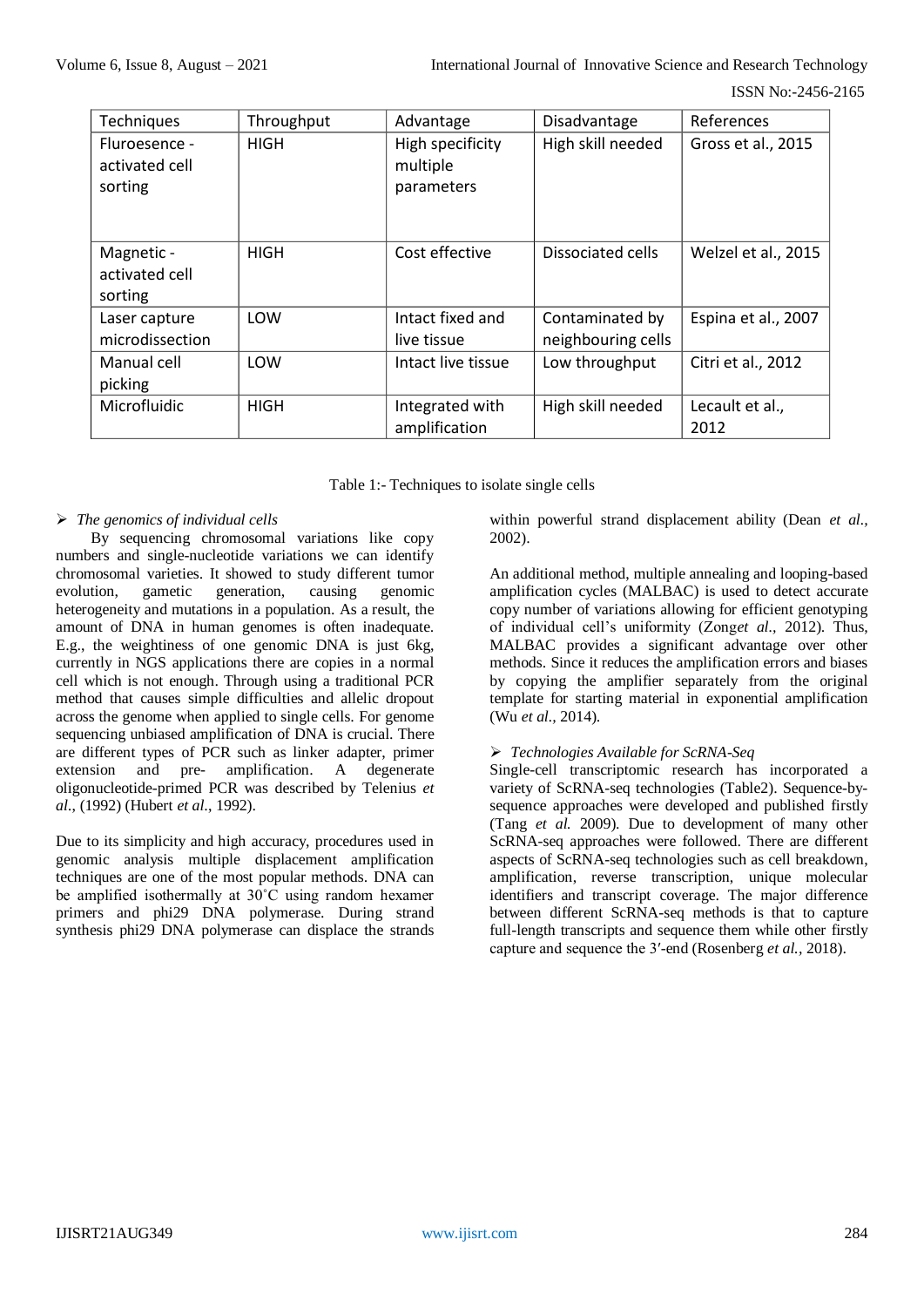ISSN No:-2456-2165

| <b>Systems</b>            | <b>Transcript coverage</b> | <b>UMI</b> possibility | <b>Strand specific</b> | <b>References</b>        |
|---------------------------|----------------------------|------------------------|------------------------|--------------------------|
| CEL-sequence              | $30$ -one                  | Yes                    | Yes                    | Hashimshony et al., 2012 |
| CEL-sequence2             | 3-one                      | Yes                    | Yes                    | Hashimshony et al., 2016 |
| MARS-sequence             | $30 -$ one                 | Yes                    | Yes                    | Jaitin et al., 2014      |
| Cyto Sequence             | 30 one                     | Yes                    | Yes                    | Fan H.C. et al., 2015    |
| Drop-sequence             | $30 -$ one                 | Yes                    | Yes                    | Macosko et al., 2015     |
| In Drop                   | $30$ -one                  | Yes                    | Yes                    | Klein et al., 2015       |
| Chromium                  | $30$ -only                 | Yes                    | Yes                    | Zheng et al., 2017       |
| Split-sequence            | $03$ -only                 | Yes                    | Yes                    | Rosenberg et al., 2018   |
| sci-RNA-sequence          | $30$ -only                 | Yes                    | Yes                    | Cao et al., 2017         |
| Seq-Well                  | $03$ -only                 | Yes                    | Yes                    | Gierahn et al., 2017     |
| DroNC-sequence            | $03$ -only                 | Yes                    | Yes                    | Habib et al., 2017       |
| Quartz-Seq2               | $03$ -only                 | <b>Yes</b>             | Yes                    | Sasagawa et al., 2018    |
| STRT-sequence and STRT/C1 | $50$ -only                 | Yes                    | Yes                    | Islam et al., 2011, 2012 |
| Tang method               | Nearly full-length         | No                     | N <sub>o</sub>         | Tang et al., 2009        |
| Quartz-Sequence           | Long                       | N <sub>o</sub>         | N <sub>o</sub>         | Sasagawa et al., 2013    |
| Super-sequence            | Long                       | N <sub>o</sub>         | No                     | Fan X. et al., 2015      |
| Smart-sequence            | Long                       | No                     | No                     | Ramskold et al., 2012    |
| Smart-seq2                | Long                       | N <sub>o</sub>         | No                     | Picelli et al., 2013     |
| MATQ-sequence             | Long                       | Yes                    | Yes                    | Sheng et al., 2017       |

Table 2:- Single-cell trajectory inference methods

There are many different Single cell RNA-seq procedures that may have disparate strengths and weaknesses (Kolodziejczyk *et al.,* 2015; Haque *et al.,* 2017; Picelli, 2017; Ziegenhain*et al.,* 2017). A study showed Smart-seq can detect a greater expressed number of genes than CEL-sequencing, MARS-seq, smart sequencing and drop sequencing tool (Hashimshony *et al*., 2016; Jaitin *et al.,* 2014; Ramskold *et al.,* 2012; Ziegenhainet *al.,* 2017). The SCRNA-seq procedure has the highest technical efficiency than traditional bulk RNA-seq. Such as External RNA Control Consortium controls can be used to estimate technical variances between cells (External, 2005). The RNA spike-ins are RNA transcripts that hybridize and analyzes such as RNA-Seq, that can be calibrated through using unique molecular identifiers to estimate absolute molecular counts. Spike-ins is used by methods similar to higher protocol sequencing but not by droplet-based methods while unique molecular identifiers are typically employed by 3′-end sequencing technologies such as Dropseq (Macosko *et al.,* 2015).

# *Uses of Bioinformatics tools*

A next-generation sequencing technique (NGS) is a high-throughput method that enables the identification of nucleotide sequences within DNA, and RNA molecules. Mathematical and statistical methods implemented in various programming paradigms and dedicated software tools can analyze and explain biological, molecular, cellular and genomic information (Metzker, M. L. 2010).

- KEGG Genes and proteins are organized into Ortholog groups and stored in the KEGG Orth ology Catalogue (Kanehisa *et al.,*2000)
- Green genes and Silva are ribosomal RNA gene databases for taxonomic annotation (McDonald *et al.,* 2012).
- Gene Bank built by National Center for Biotechnology Information, contains genome sequences over 250,000 species and data can be viewed by NCBI's retrieval system called Entrez. Included Coding and nontranslated regions, promoters, terminators, axons, introns and repeats (Benson *et al*.,2002)

# *Data arranging and quantifying for ScRNA-Seq*

By Reading ratios remains important indicator for overall quality of single sequencing data and nucleotide sequencing technologies, sequence transcripts into reads and then to generate raw, RNA-seq data in fastq format. Read alignment there have no difference between the RNA-seq have been discussed before, the mapping tools developed for bulk RNA-seq can also be used with ScRNA-seq data. (Li and Homer, 2010; Chen *et al.,* 2011). There are two basically read mapping algorithms and the spaced-seed indexing and Burrows-Wheeler transform based (Li and Homer, 2010). Aligners such as TopHat2 (Kim *et al.,* 2013). Read mapping and expression quantification is an arraybased and suffix-based method that is more efficient than read mapping which is an important bioinformatic diverse tool, sequencing data for alignment of complementary deoxy ribose nucleic acid, but it requires considerable memory. There are currently few genome-guided assembly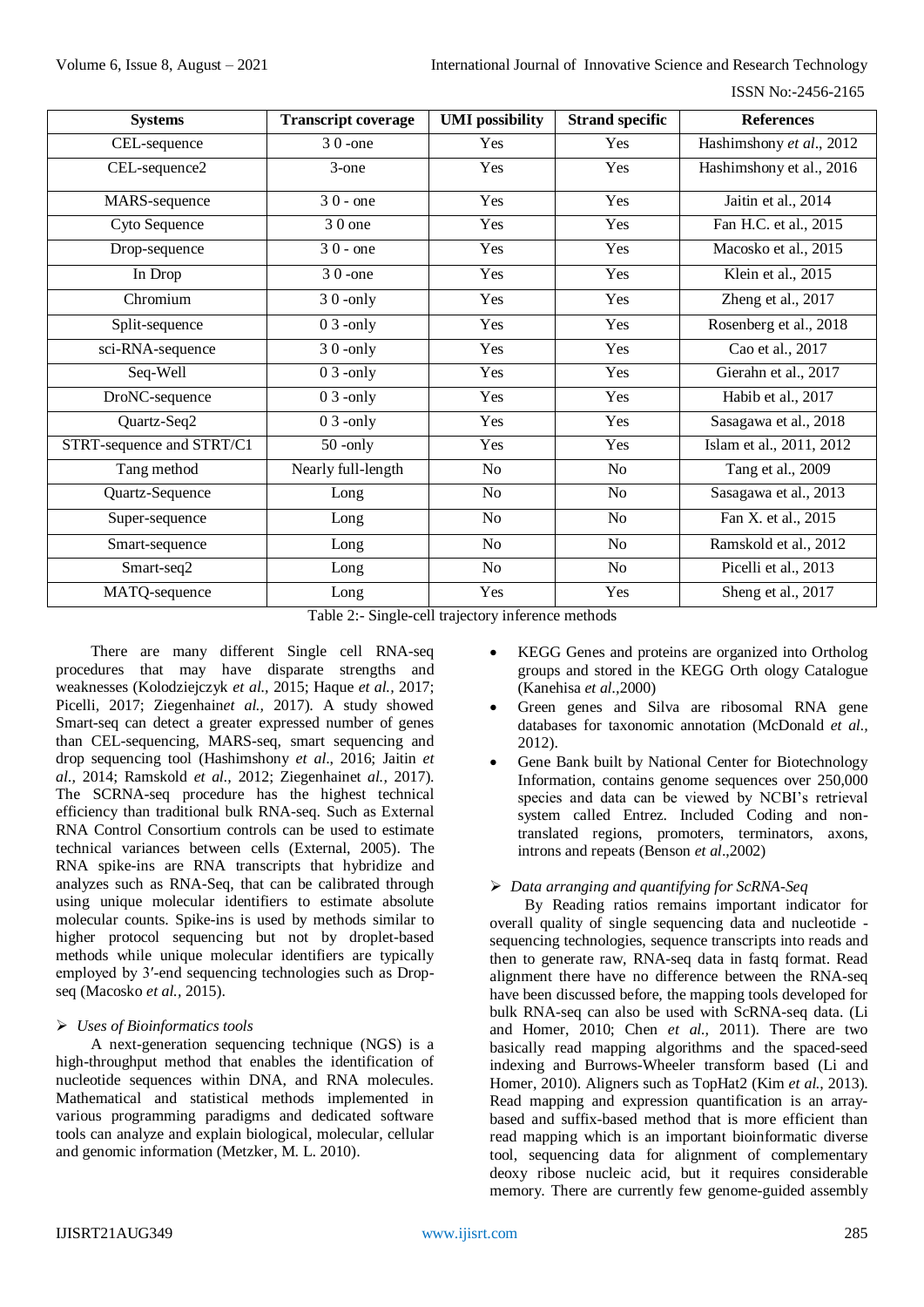tools that can achieve the exact same or better accuracy such as hierarchical indexing for spliced alignment of transcripts, RSEM software used for estimating gene, expression level and String tie which are commonly used to estimate the expression of genes or transcripts in ScRNA-seq studies by looking at the number of reads and transcripts per million (Pertea *et al.,* 2015)

| <b>Diverse Tools</b> | Group                            | URL                                              | <b>References</b>          |
|----------------------|----------------------------------|--------------------------------------------------|----------------------------|
| TopHat2              | <b>Read mapping</b>              | https://ccb.jhu.edu/software/tophat/ index.shtml | Kim et al., 2013           |
| <b>RSEM</b>          | <b>Expression quantification</b> | https://github.com/deweylab/RSEM                 | Li and Dewey, 2011         |
| <b>String Tie</b>    | <b>Expression quantification</b> | https://github.com/gpertea/stringtie             | Pertea et al., 2015        |
| <b>Cufflinks</b>     | <b>Expression quantification</b> | https://github.com/cole-trapnell-lab/cufflinks   | Trap Nell et al., 2010     |
| <b>RNA-seq</b>       | <b>Read mapping</b>              | https://github.com/alexdobin/STAR                | Dobbin and Ginger as, 2015 |
| <b>Star</b>          |                                  |                                                  |                            |
| HISAT <sub>2</sub>   | <b>Read mapping</b>              | https://ccb.jhu.edu/software/hisat2/index.shtml  | Kim et al., 2015           |

Table 3:- Explanations of the major Single cell RNA-seq analyzing tools.

#### *Study of RNA editing and alternative splicing techniques in ScRNA-Seq data*

Mainly in alternative splicing technology basically five modes that are commonly recognized for example, exonskipping, mutually exclusive exons, alternative donor site, alternative acceptor site and intron retention. Some mechanisms played an important role in a variety of biological procedures and abnormal alternative splicing, which has been associated to cancer (Sven *et al.,* 2016). A lack of precision of SC RNA-seq data, splicing quantification led to the development of raw RNAsequencing that is not suitable for SC RNA-seq data. It considers that expression dynamics influenced by important role in cell characterization through different parameters. It's promising to study AS at single-cell resolution to gain insights into isoform usage at the cellular level. There are

different tools e.g., Single Splice, Expedition, BRIE, and census. Single Splice practices a statistical model to detect genes with significant isoform usage. Using a linear model, Census assigns a Dirichlet-multinomial distribution to the isoform counts in each gene. Differential isoform quantification based on different hierarchical models. Expedition contains a suite of algorithms for identifying AS, assigning splicing modes and visualizing modality changes (Table 3) (Welch *et al.,* 2016; Qui *et al.,* 2017; Huang and Sanguinetti, 2017; Song *et al.,* 2017). Currently, the RNAediting detection have been difficult limited by SCRNA-seq and prevented the use of individual cells until now. By developing both single-cell editing detection algorithms and ScRNA-seq technologies will be possible to explore editing dynamics among single cells(Gott *et al.,* 2000)

| Smart<br>tools                                                       | URL                                       | Reference          |
|----------------------------------------------------------------------|-------------------------------------------|--------------------|
|                                                                      |                                           |                    |
| <b>BRIE</b>                                                          | https://github.com/huangyh09/brie         |                    |
| http://cole-trapnell-lab.github.io/monocle-release/<br><b>Census</b> |                                           | Qiu et al., 2017   |
| <b>Single Splice</b>                                                 | https://github.com/jw156605/Single Splice | Welch et al., 2016 |
| <b>Expedition</b>                                                    | https://github.com/YeoLab/Expedition      | Song et al., 2017  |

# **II. CONCLUSION**

It is concluded that development and application of ScRNA-seq, information on the variability and dynamics of cell expression has been well gathered. Such single-cell analysis is positioned to provide a deeper understanding of biological complexity in disorders as well as at normal development. The issues mentioned above will solved early in future by the rapid progress in single cell isolation, new technologies are going to emerge as powerful way to clear these time-honored questions in biological research as well as clinical studies in the distant future. There have been proposed Single cell -sequencing methods are utilized for the frozen samples and their fixation are also proposed, by which heterogeneous clinical study will be benefited. Other benefits of developing protocol to capture not only poly  $A^+$ 

but also polyA RNAs, the researchers will be able to obtain comprehensive pictures of both the protein-coding as well as the non-coding gene expressions in real time bases at single cell resolution level.

# *Abbreviations*

(NGS) next-generation sequencing, single-cell RNA (sc RNAsingle-cell suspensions(scS), serial analysis of gene<br>expression (SAGE), single-nucleotide polymorphisms  $single-nucleotide$  polymorphisms (SNPs), flow-activated cell sorting (FACS) laser capture microdissection (LCM)linker-adapter PCR (LA-PCR), interspersed repetitive sequence amplification PCR (IRS-PCR), multiple displacement amplification (MDA), multiple annealing and looping-based amplification cycles (MALBAC), transcripts per million reads (TPM)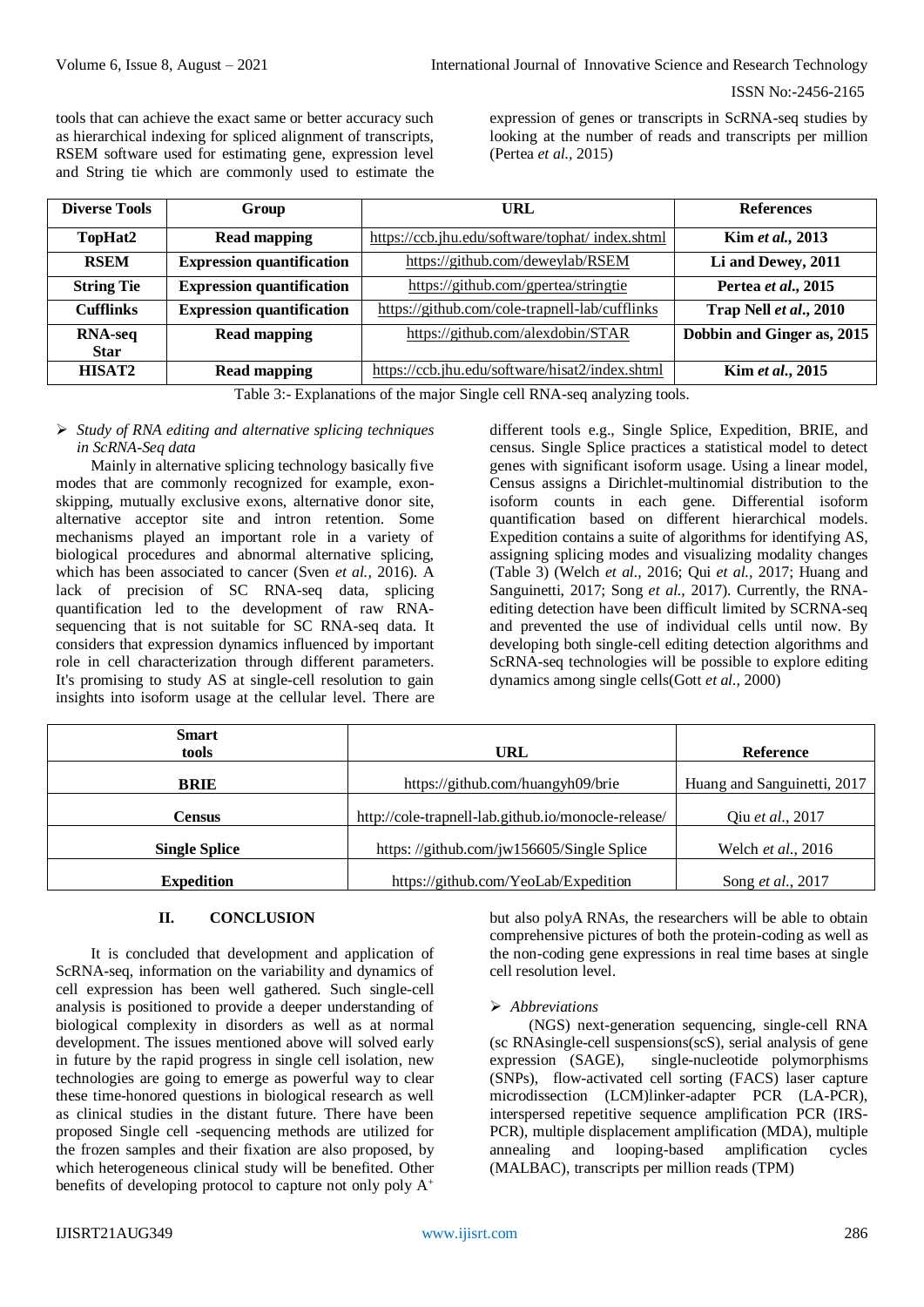#### **ACKNOWLEDGEMENTS**

This study receive funding from "The Hong Kong University Seed Funding for Strategic Interdisciplinary Research Scheme 2019/20"

#### **REFERENCES**

- [1]. Alagna, F., & Nunzio, D. 'Agostino N, Torchia L, Servili M, Rao R et al.(2009) Comparative 454 pyrosequencing of transcripts from two olive genotypes during fruit development. BMC Genomics, 10, 399.
- [2]. Brady, G., Barbara, M., &Iscove, N. N. (1990). Representative in vitro cDNA amplification from individual hemopoietic cells and colonies. Methods Mol Cell Biol, 2(1), 17-25.
- [3]. Bräutigam, A., Kajala, K., Wullenweber, J., Sommer, M., Gagneul, D., Weber, K. L., ... & Weber, A. P. (2011). An mRNA blueprint for C4 photosynthesis derived from comparative transcriptomics of closely related C3 and C4 species. Plant physiology, 155(1), 142-156.
- [4]. Chen, G., Wang, C., & Shi, T. (2011). Overview of available methods for diverse RNA-Seq data analyses. Science China Life Sciences, 54(12), 1121-1128.
- [5]. Dainiak, M. B., Kumar, A., Galaev, I. Y., &Mattiasson, B. (2007). Methods in cell separations. Cell Separation, 1-18.
- [6]. Eberwine, J., Yeh, H., Miyashiro, K., Cao, Y., Nair, S., Finnell, R., ... & Coleman, P. (1992). Analysis of gene expression in single live neurons. Proceedings of the National Academy of Sciences, 89(7), 3010-3014.
- [7]. Franssen, S. U., Shrestha, R. P., Bräutigam, A., Bornberg-Bauer, E., & Weber, A. P. (2011). Comprehensive transcriptome analysis of the highly complex Pisum sativum genome using next generation sequencing. BMC genomics, 12(1), 1-16.
- [8]. Gott, J. M., and Emeson, R. B. (2000). Functions and mechanisms of RNA editing. Annu. Rev. Genet. 34, 499–531.
- [9]. Gross, A., Schoendube, J., Zimmermann, S., Steeb, M., Zengerle, R., &Koltay, P. (2015). Technologies for single-cell isolation. International journal of molecular sciences, 16(8), 16897-16919.
- [10]. Hashimshony, T., Senderovich, N., Avital, G., Klochendler, A., De Leeuw, Y., Anavy, L., ... &Yanai, I. (2016). CEL-Seq2: sensitive highly-multiplexed single-cell RNA-Seq. Genome biology, 17(1), 1-7.
- [11]. Jaitin, D. A., Kenigsberg, E., Keren-Shaul, H., Elefant, N., Paul, F., Zaretsky, I., ... & Amit, I. (2014). Massively parallel single-cell RNA-seq for markerfree decomposition of tissues into cell types. Science, 343(6172), 776-779.
- [12]. Kanehisa, M., &Goto, S. (2000). KEGG: kyoto encyclopedia of genes and genomes. Nucleic acids research, 28(1), 27-30.
- [13]. Kim, D., Langmead, B., &Salzberg, S. L. (2015). HISAT: a fast spliced aligner with low memory requirements. Nature methods, 12(4), 357-360.
- [14]. Langmore, J. P. (2002). Rubicon Genomics, Inc. Pharmacogenomics, 3(4), 557-560.
- [15]. Li, B., and Dewey, C. N. (2011). RSEM: accurate transcript quantification from RNA-Seq data with or without a reference genome. BMC Bioinformatics 12:323
- [16]. Macosko, E. Z., Basu, A., Satija, R., Nemesh, J., Shekhar, K., Goldman, M., ... &McCarroll, S. A. (2015). Highly parallel genome-wide expression profiling of individual cells using nanoliter droplets. Cell, 161(5), 1202-1214.
- [17]. Novaes, E., Drost, D., Farmerie, W. G., Pappas, G. J., Grattapaglia, D., Ronald, R., &Sederoff, R. R. Kirst (2008) High-throughput gene and SNP discovery in Eucalyptus grandis, an uncharacterized genome. BMC Genom, 9, 312.
- [18]. Ocone, A., Haghverdi, L., Mueller, N. S., & Theis, F. J. (2015). Reconstructing gene regulatory dynamics from high-dimensional single-cell snapshot data. Bioinformatics, 31(12), i89-i96.
- [19]. Pertea, M., Pertea, G. M., Antonescu, C. M., Chang, T. C., Mendell, J. T., and Salzberg, S. L. (2015). StringTie enables improved reconstruction of a transcriptome from RNA-seq reads. Nat. Biotechnol. 33, 290–295.
- [20]. Picelli, S. (2017). Single-cell RNA-sequencing: the future of genome biology is now. RNA biology, 14(5), 637-650.
- [21]. Qiu, X., Hill, A., Packer, J., Lin, D., Ma, Y. A., and Trapnell, C. (2017). Single-cell mRNA quantification and differential analysis with Census. Nat. Methods 14, 309–315.
- [22]. Ramsköld, D., Luo, S., Wang, Y. C., Li, R., Deng, Q., Faridani, O. R., ... & Sandberg, R. (2012). Full-length mRNA-Seq from single-cell levels of RNA and individual circulating tumor cells. Nature biotechnology, 30(8), 777-782.
- [23]. Sudheer Menon (2020) "Preparation and computational analysis of Bisulphite sequencing in Germfree Mice" *International Journal for Science and Advance Research In Technology,* 6(9) PP (557-565).
- [24]. Sudheer Menon, Shanmughavel Piramanayakam and Gopal Agarwal (2021) "Computational identification of promoter regions in prokaryotes and Eukaryotes" EPRA International Journal of Agriculture and Rural Economic Research (ARER), Vol (9) Issue (7) July 2021, PP (21-28).
- [25]. Sudheer Menon (2021) "Bioinformatics approaches to understand gene looping in human genome" EPRA International Journal of Research & Development (IJRD), Vol (6) Issue (7) July 2021, PP (170-173).
- [26]. Sudheer Menon (2021) "Insilico analysis of terpenoids in Saccharomyces Cerevisiae"international Journal of Engineering Applied Sciences and Technology, 2021 Vol. 6, Issue1, ISSN No. 2455-2143, PP(43-52).
- [27]. Sudheer Menon (2021) "Computational analysis of Histone modification and TFBs that mediates gene looping" Bioinformatics, Pharmaceutical, and Chemical Sciences (RJLBPCS), June 2021, 7(3) PP (53-70).